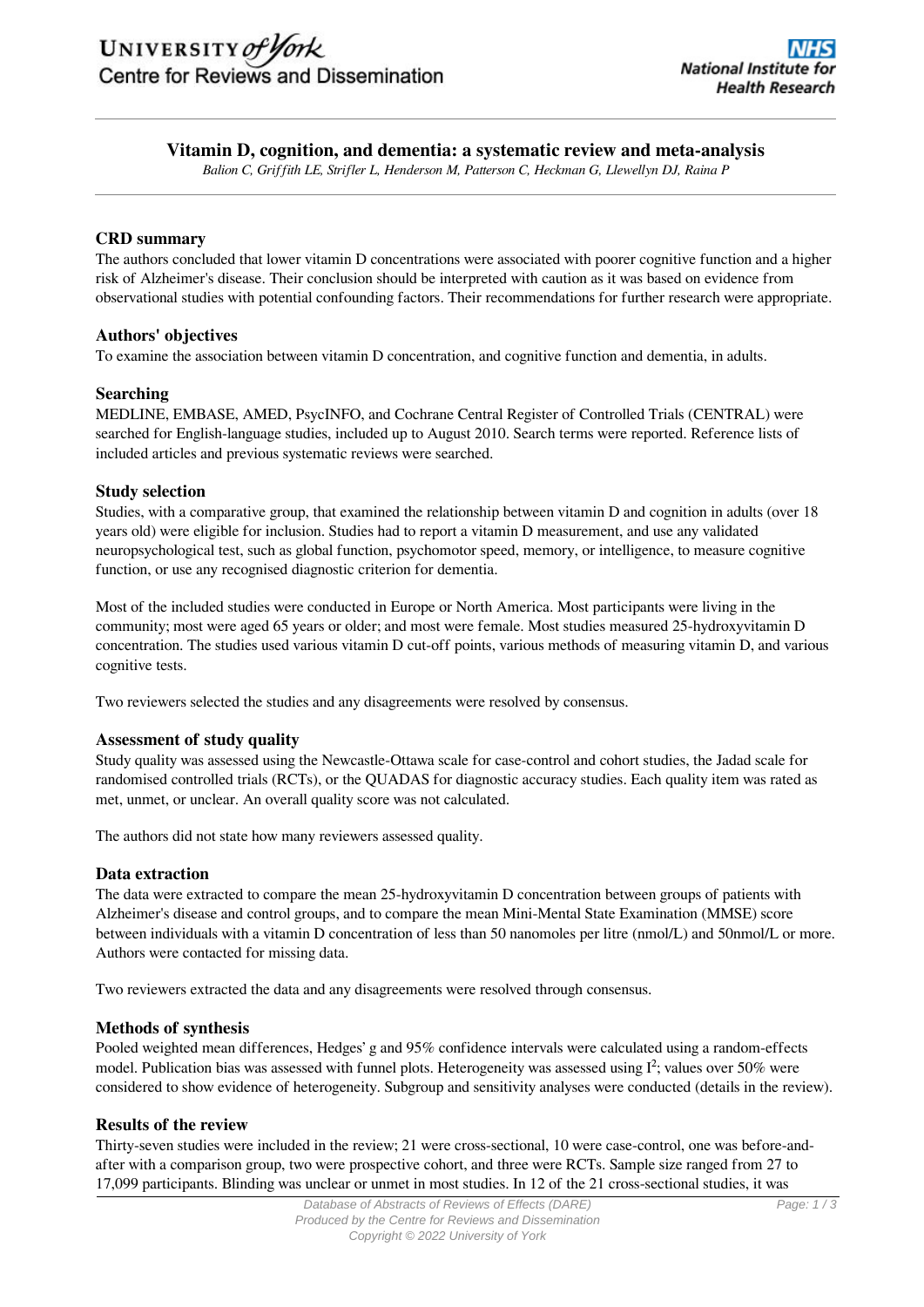

unclear whether the participants were representative of the population from which they were recruited. Most studies reported or explained the differences between participants with missing data and those with complete data. Two of the three RCTs did not report how the vitamin D was measured.

Cross-sectional and case-control studies: The meta-analysis showed a lower mean 25-hydroxyvitamin D concentration in patients with Alzheimer's disease, compared with controls (WMD -15.0nmol/L,  $95\%$  CI -26.2 to -3.9;  $I^2=96\%$ ; six studies). When the analysis was restricted to studies using methods other than the Competitive Protein Binding Assay (CPBA), the overall difference was reduced (WMD -6.2nmol/L,  $95\%$  CI -10.6 to -1.8;  $I^2=1\%$ ; four studies). Similar results were found when studies comparing any dementia against control groups used methods other than the CPBA to measure vitamin D concentration.

The pooled analysis of mean MMSE score showed a higher average score in participants with a 25-hydroxyvitamin D concentration of 50nmol/L or more (WMD 1.2, 95% CI 0.5 to 1.9;  $I^2$ =65%; eight studies), than in those with less than 50nmol/L. A similar result was found when comparing patients with a vitamin D concentration of less than 25nmol/L against those with 50nmol/L or more. There was no evidence of publication bias.

Cohort studies: Conflicting results were observed on vitamin D and cognitive decline in the two cohort studies.

RCTs: There was no significant difference for the mental assessment score between placebo and supplement (one RCT).

### **Authors' conclusions**

The results suggested that lower vitamin D concentrations were associated with poorer cognitive function and a higher risk of Alzheimer's disease.

#### **CRD commentary**

The review question and inclusion criteria were clear. Relevant sources were searched, but there was a possibility that studies were missed as the review only considered articles in English. Unpublished studies were not sought, but the review found no evidence of publication bias.

Appropriate methods to reduce reviewer error and bias were used for study selection and data extraction, but it was unclear if similar methods were used for quality assessment. Study quality was assessed. Statistical pooling might not have been appropriate given the diverse populations, study designs, cognitive tests, confounders, methods used to measure vitamin D, and settings.

The authors' conclusion should be interpreted with caution as it was based on evidence from observational studies with potential confounding factors. Their recommendations for further research were appropriate.

### **Implications of the review for practice and research**

Practice: The authors did not state any implication for practice.

Research: The authors stated that studies should investigate any cause and effect relationship between vitamin D and cognitive impairment. This should be examined over a sufficient period of time, in a large at-risk population.

### **Funding**

Funded by the Ontario Research Coalition of Research Institutes/Centres on Health & Aging (ORC); and Ontario Ministry of Long-Term Care.

### **Bibliographic details**

Balion C, Griffith LE, Strifler L, Henderson M, Patterson C, Heckman G, Llewellyn DJ, Raina P. Vitamin D, cognition, and dementia: a systematic review and meta-analysis. Neurology 2012; 79(13): 1397-1405

### **PubMedID**

[23008220](http://www.ncbi.nlm.nih.gov/pubmed?term=23008220)

**DOI**